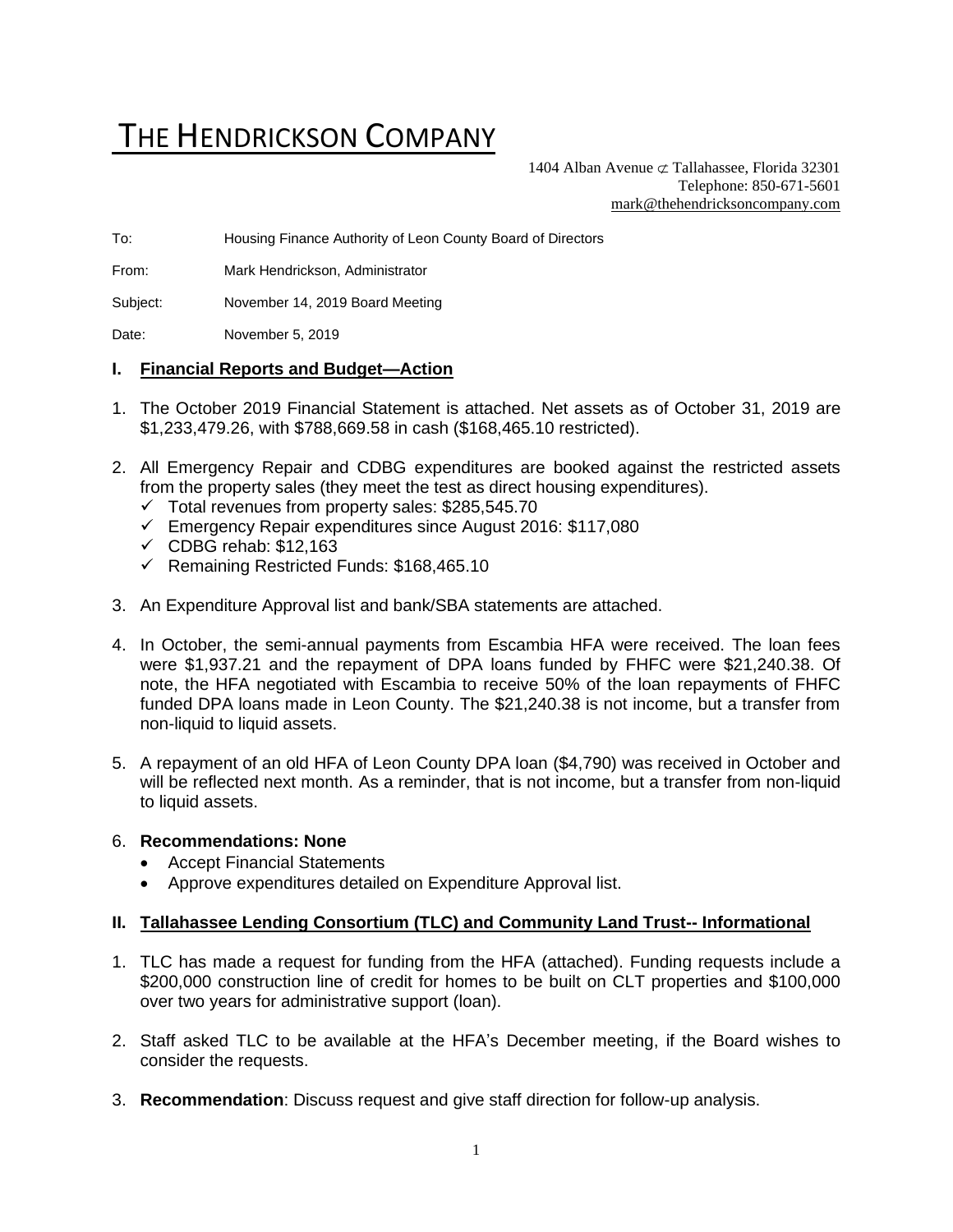### **III. Multi-Family Bond Application: Magnolia Terrace—Informational**

- 1. An application for bond financing for the acquisition and rehabilitation of Magnolia Terrace was received and approved to move through the HFA process. The development was induced and will proceed through credit underwriting. TEFRA approval was obtained on May 28, and the allocation has been received (\$13,000,000).
- 2. The credit underwriting report is nearing completion, and the deal should close this year.

#### 3. **Recommendation**: None.

| Name                              | <b>Magnolia Terrace</b>                                    |  |  |  |  |
|-----------------------------------|------------------------------------------------------------|--|--|--|--|
| Owner Entity*                     | LIH Magnolia Terrace, LP                                   |  |  |  |  |
| Developer/Location                | Levy Affiliated Holdings                                   |  |  |  |  |
|                                   | Santa Monica, CA 90401                                     |  |  |  |  |
| Type                              | Acquisition and Rehabilitation                             |  |  |  |  |
|                                   | Garden                                                     |  |  |  |  |
| <b>Street Address</b>             | 509 East Magnolia Dr,                                      |  |  |  |  |
|                                   | Tallahassee, FL 32301                                      |  |  |  |  |
| <b>County Commission District</b> | District 1, Bill Proctor                                   |  |  |  |  |
| Units                             | 108                                                        |  |  |  |  |
| Bedrooms                          | 232                                                        |  |  |  |  |
| # of Buildings                    | 17, 15 residential, 1 community room, and 1 office/laundry |  |  |  |  |
| # of Stories                      | 2                                                          |  |  |  |  |
| <b>Bond Request</b>               | \$13,000,000                                               |  |  |  |  |
|                                   | \$120,370/unit                                             |  |  |  |  |
| <b>TEFRA Approval</b>             | 5-28-19                                                    |  |  |  |  |
| <b>Total Cost</b>                 | \$20,178,702                                               |  |  |  |  |
| Cost Per Unit                     | \$186,840                                                  |  |  |  |  |
| Land Cost                         | \$720,000                                                  |  |  |  |  |
|                                   | \$6,666//unit                                              |  |  |  |  |
| Acquisition of Building Cost      | \$8,280,000                                                |  |  |  |  |
|                                   | \$76,667/unit                                              |  |  |  |  |
| <b>Hard Construction Cost</b>     | \$5,352,925                                                |  |  |  |  |
|                                   | \$49,564/unit                                              |  |  |  |  |
| General Contractor                | Wilshire Pacific Builders, LLC                             |  |  |  |  |
| <b>Credit Enhancement</b>         | TBD                                                        |  |  |  |  |
| Set-Aside Period                  | 30 years: HFA requires 50 years                            |  |  |  |  |
| Set-Aside Levels                  | 40% of the 108 units <60AMI-Tax Credits 100% <60% AMI      |  |  |  |  |
|                                   |                                                            |  |  |  |  |

### **IV. Emergency Repair Program—Informational**

1. The HFA authorized an emergency repair program, for minor repairs that need immediate attention—and are not covered by the County's SHIP Program. A total of \$50,000 has been committed for FY 19-20. Individual repairs are limited to \$1,650 per home (\$7,500 for senior or persons with special needs that reside in mobile homes).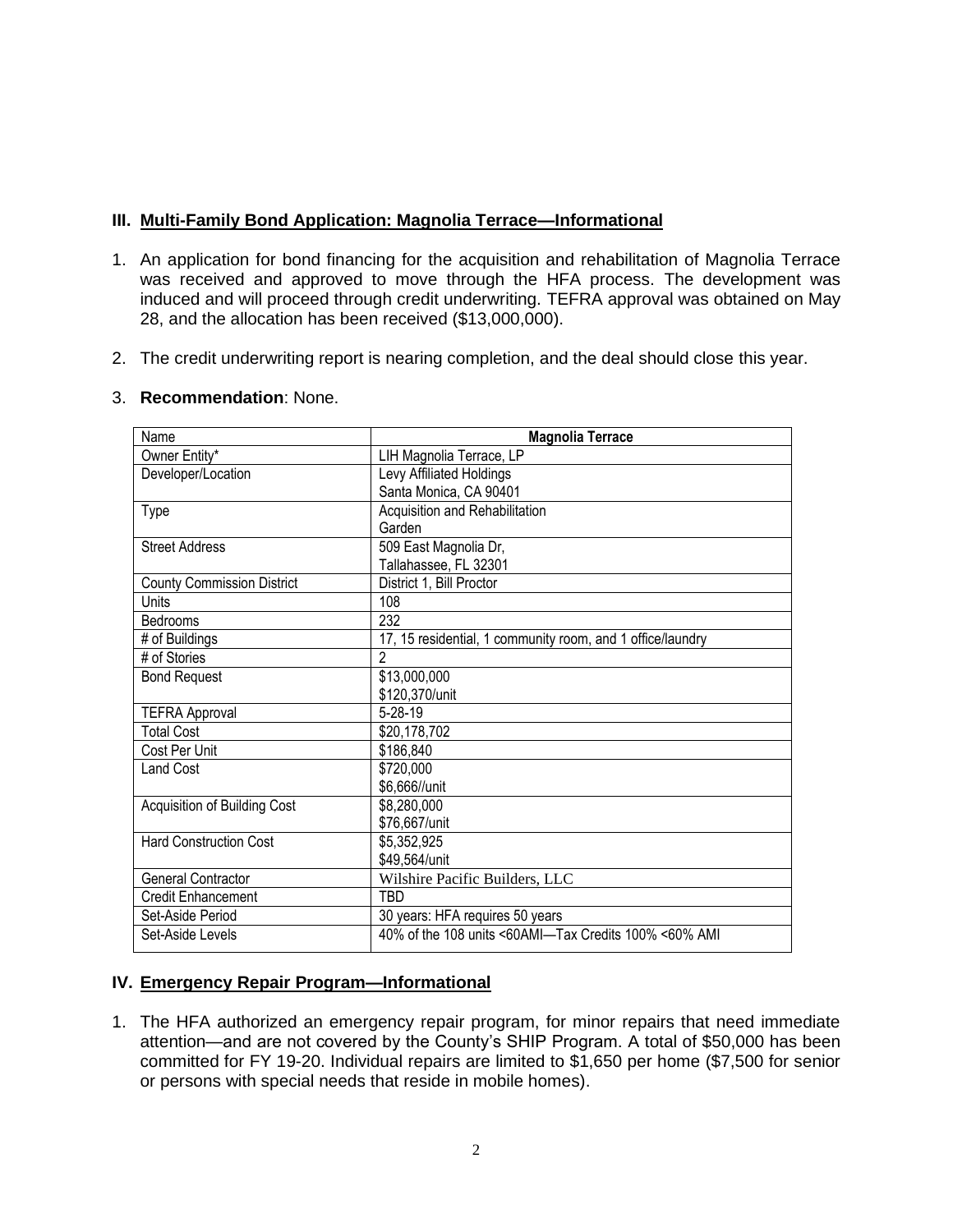- 2. Of the FY 19-20 allocation, \$8,720 has been reserved.
- 3. **Recommendation**: None.

## **V. Real Estate—Informational**

- 1. The Real Estate Division is responsible for selling surplus properties designated for affordable housing, with proceeds of the sale coming to the HFA.
- 2. Sales of seven properties by the Real Estate Division generated total revenues to the HFA of \$107,102. As of August 28, 2019, sales of 26 properties by Ketcham Realty have generated \$158,043 to the HFA. The new total is now \$285,545.70.

| Property                 | <b>Sales Price</b>              |            | <b>Ketcham Fee</b> | <b>HFA</b>       |            | <b>Deposit</b> |
|--------------------------|---------------------------------|------------|--------------------|------------------|------------|----------------|
| 1506 Crown Ridge Road    | \$                              | 8,100.00   | \$<br>1,500.00     | \$               | 6,600.00   | 5/10/2019      |
| 2997 Lilly Road          | \$                              | 8,100.00   | \$<br>1,500.00     | \$               | 6,600.00   | 5/10/2019      |
| 4060 Morgan Road         | \$                              | 7,000.00   | \$<br>1,500.00     | \$               | 5,500.00   | 5/10/2019      |
| 4037 Bishop Road         | \$                              | 8,000.00   | \$<br>1,500.00     | \$               | 6,500.00   | 5/10/2019      |
| 4033 Bishop Road         | \$                              | 8,000.00   | \$<br>1,500.00     | $\overline{\xi}$ | 6,500.00   | 5/10/2019      |
| 4043 Buster Road         | \$                              | 8,000.00   | \$<br>1,500.00     | \$               | 6,500.00   | 5/10/2019      |
| 2575 Tiny Leaf Road      | \$                              | 4,000.00   | \$<br>1,000.00     | \$               | 3,000.00   | 5/17/2019      |
| 1209 Southern Street     | \$                              | 3,000.00   | \$                 | \$               | 3,000.00   | 5/17/2019      |
| 4065 Morgan Road         | \$                              | 7,000.00   | \$<br>123.00       | \$               | 6,877.00   | 6/5/2019       |
| Monday Road              | \$                              | 15,000.00  | \$<br>179.00       | \$               | 14,821.00  | 6/5/2019       |
| 12513 Forest Acres Trail | \$                              | 9,500.00   | \$                 | \$               | 9,500.00   | 6/5/2019       |
| 2993 Lilly Road          | $\overline{\xi}$                | 8,100.00   | \$<br>1,500.00     | $\overline{\xi}$ | 6,600.00   | 6/13/2019      |
| 714 Stafford Street      | \$                              | 15,000.00  | \$<br>55.00        | \$               | 14,945.00  | 6/28/2019      |
| 2123 Flipper Street      | \$                              | 4,000.00   | \$<br>1,500.00     | \$               | 2,500.00   | 7/26/2019      |
| Lilly Road               | \$                              | 7,000.00   | \$<br>123.00       | \$               | 6,877.00   | 7/26/2019      |
| <b>Craft Street</b>      | \$                              | 6,000.00   | \$<br>116.00       | \$               | 5,884.00   | 7/26/2019      |
| 3529 Sunburst Loop       | \$                              | 4,000.00   | \$<br>102.00       | \$               | 3,898.00   | 7/26/2019      |
| Moore Woods Rd           | $\overline{\boldsymbol{\zeta}}$ | 7,000.00   | \$<br>122.00       | $\overline{\xi}$ | 6,878.00   | 7/26/2019      |
| 7322 Poplar Drive        | \$                              | 9,000.00   | \$<br>1,817.00     | \$               | 7,183.00   | 8/13/2019      |
| 1017 Dover Street        | \$                              | 6,750.00   | \$<br>905.00       | \$               | 5,845.00   | 8/28/2019      |
| Abraham Street           | \$                              | 6,750.00   | \$<br>905.00       | \$               | 5,845.00   | 8/28/2019      |
| 1118 Clay Street         | \$                              | 6,750.00   | \$<br>905.00       | \$               | 5,845.00   | 8/28/2019      |
| <b>Calloway Street</b>   | \$                              | 6,750.00   | \$<br>905.00       | \$               | 5,845.00   | 8/28/2019      |
| <b>Delaware Street</b>   | \$                              | 6,000.00   | \$<br>1,500.00     | \$               | 4,500.00   | 8/28/2019      |
| 2277 Saxon Street        | \$                              | 2,500.00   | \$<br>1,000.00     | \$               | 1,500.00   | 10/10/2019     |
| 10715 Tebo Trail         | \$                              | 20,000.00  | \$<br>1,099.30     | \$               | 18,900.70  | <b>TBD</b>     |
| <b>TOTAL</b>             | \$.                             | 145,800.00 | \$<br>15,637.00    | \$               | 178,443.70 |                |

3. **Recommendation**: None.